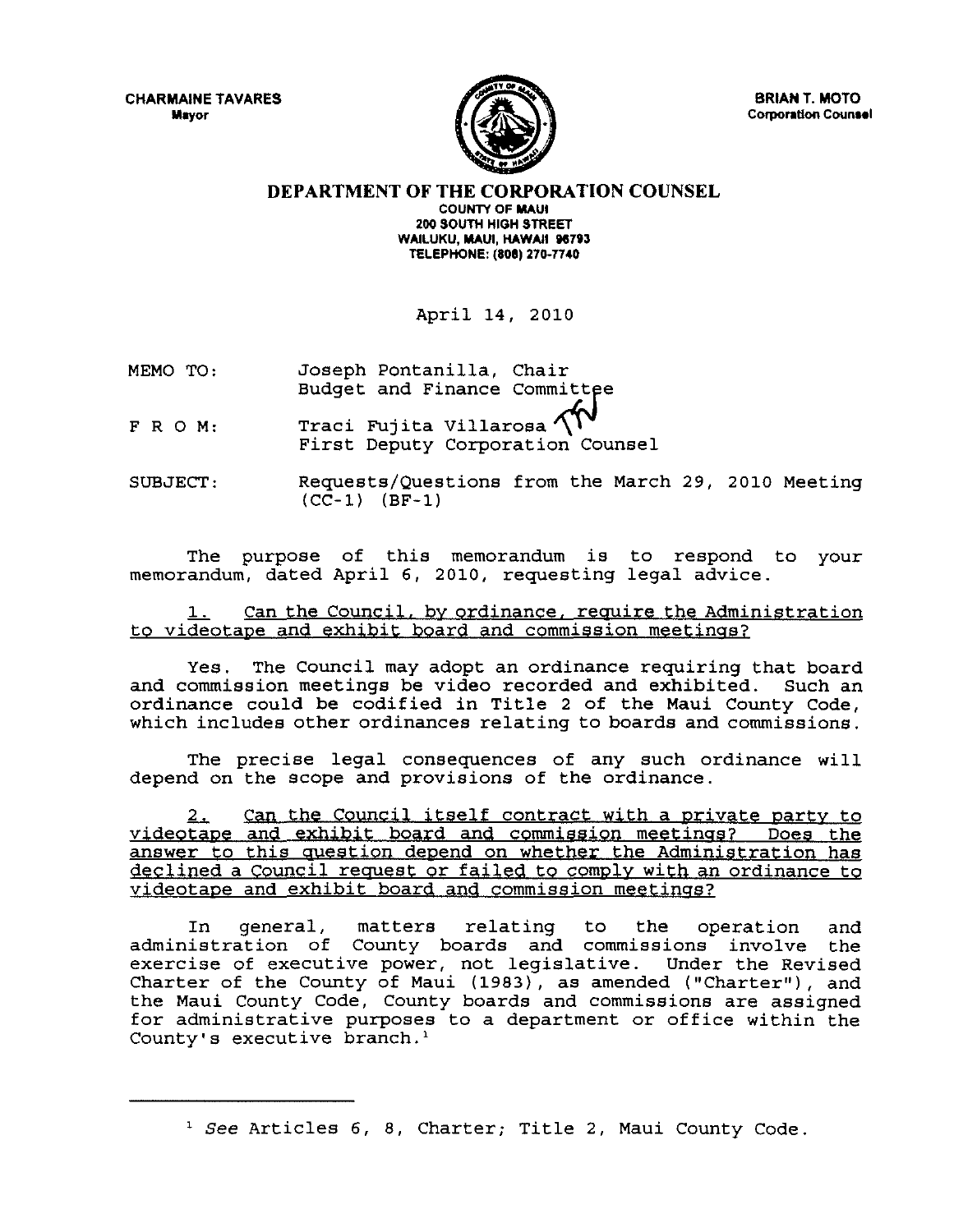Joseph Pontanilla, Chair Budget and Finance Committee April 14, 2010 Page 2

Whether the Council may nevertheless contract with a private party to video record and exhibit board and commission meetings depends in large part on whether the Council identifies a legislative purpose for such a contract. Legislative purposes include carrying out one or more of the functions and powers of the Council provided for under the Charter, such as the power to investigate County operations, or to investigate matters upon which it may legislate,<sup>2</sup> or to nominate and approve the appointment of individuals to boards and commissions.'

*, See* Section 3-6, Charter, which states:

Powers of Council. The council shall be the legislative body of the county. Without limitation of the foregoing grant or of other powers given it by the charter, the council shall have the power:

1. To legislate taxes, rates, fees, assessments and special assessments and to borrow money, subject to the limitations provided by law and this charter.<br>2. To legislate appropriations for county pu

To legislate appropriations for county purposes subject to the limitations provided by this charter.<br>3. To conduct investigations of (a) the operat

To conduct investigations of (a) the operation of any department or function of the county and (b) any subject upon which the council may legislate.

4. To fix the salaries of such employees and officers as may be necessary.

5. To require periodic and special reports from all county departments concerning their functions and operations. Such reports shall be requested and Such reports shall be requested and submitted by and through the mayor.

6. To retain or employ, by a vote of two-thirds of its entire membership, special counsel for any special matter presenting a real necessity for such employment. Any such employment shall specify the compensation, if any, to be paid for said services.

<sup>3</sup> See Sections 13-2(16), 13-2(17), pertaining to the filling of vacancies on a commission or board due to the expiration of a member's term, or due to death, resignation, or removal of a member, respectively.